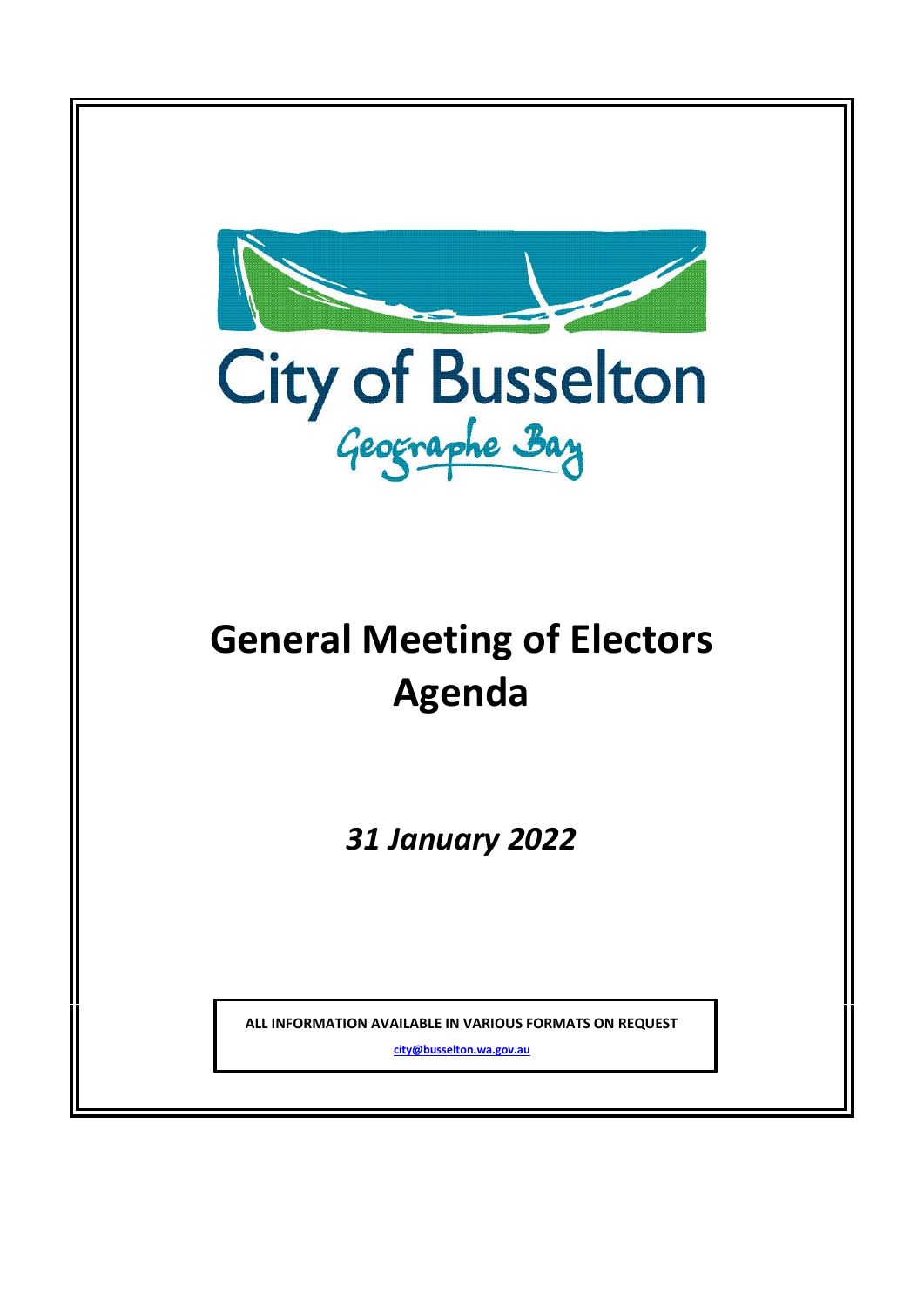#### **CITY OF BUSSELTON**

#### **MEETING NOTICE AND AGENDA – 31 JANUARY 2022**

#### **TO: THE MAYOR AND COUNCILLORS**

**NOTICE** is given that a meeting of the General Meeting of Electors will be held in the Undalup Room, Administration Building, Southern Drive, Busselton on Monday, 31 January 2022, commencing at 5.30pm.

Your attendance is respectfully requested.

#### **DISCLAIMER**

Statements or decisions made at Council meetings or briefings should not be relied on (or acted upon) by an applicant or any other person or entity until subsequent written notification has been given by or received from the City of Busselton. Without derogating from the generality of the above, approval of planning applications and building permits and acceptance of tenders and quotations will only become effective once written notice to that effect has been given to relevant parties. The City of Busselton expressly disclaims any liability for any loss arising from any person or body relying on any statement or decision made during a Council meeting or briefing.



**MIKE ARCHER**

**CHIEF EXECUTIVE OFFICER**

13 January 2022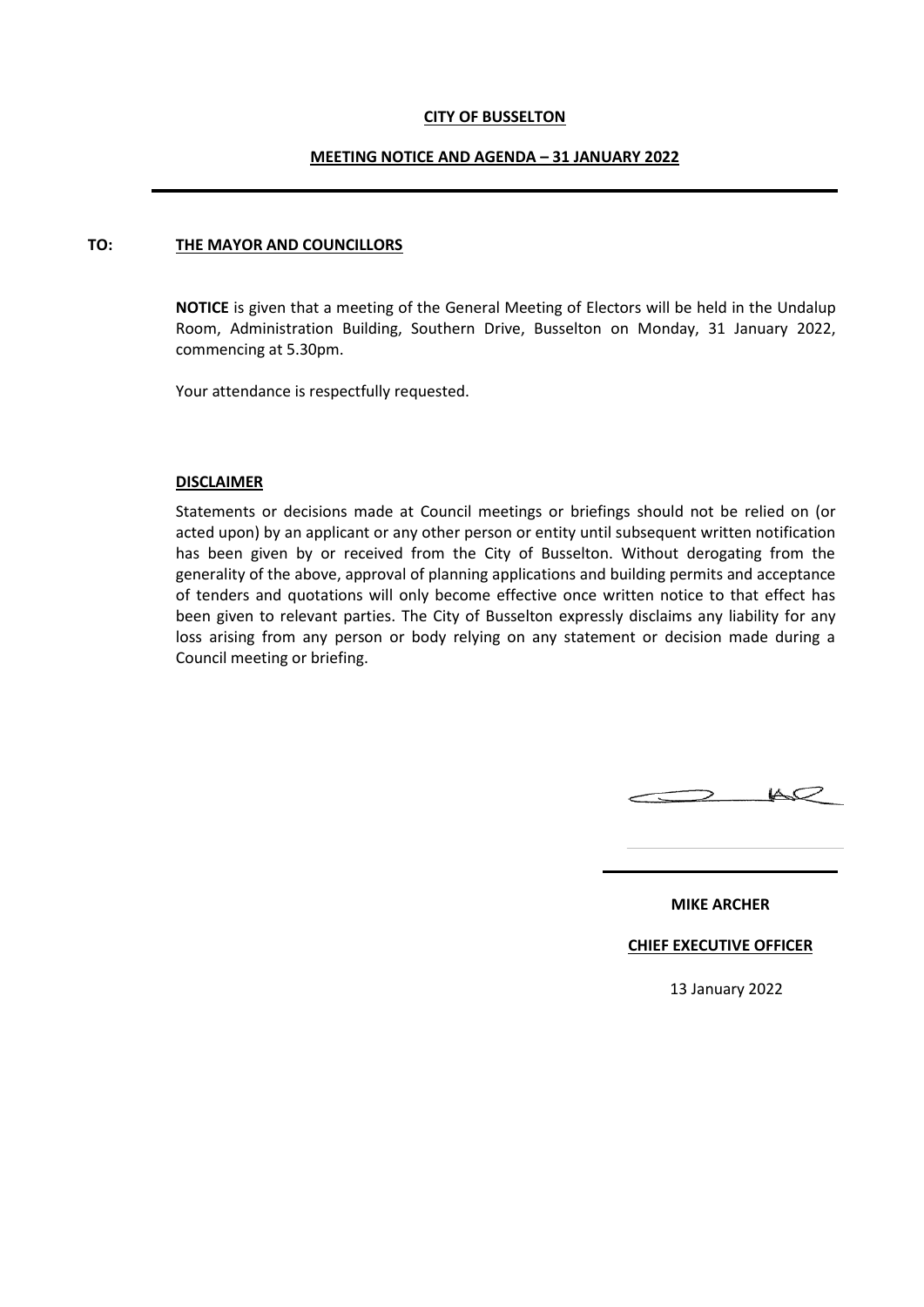## **CITY OF BUSSELTON**

# **AGENDA FOR THE GENERAL MEETING OF ELECTORS TO BE HELD ON 31 JANUARY 2022**

## **TABLE OF CONTENTS**

| <b>ITEM NO.</b> |     | <b>SUBJECT</b> | <b>PAGE NO.</b> |
|-----------------|-----|----------------|-----------------|
| 1.              |     |                |                 |
| 2.              |     |                |                 |
| 3.              |     |                |                 |
|                 | 3.1 |                |                 |
| 4.              |     |                |                 |
|                 | 4.1 |                |                 |
|                 | 4.2 |                |                 |
|                 | 4.3 |                |                 |
| 5.              |     |                |                 |
| 6.              |     |                |                 |